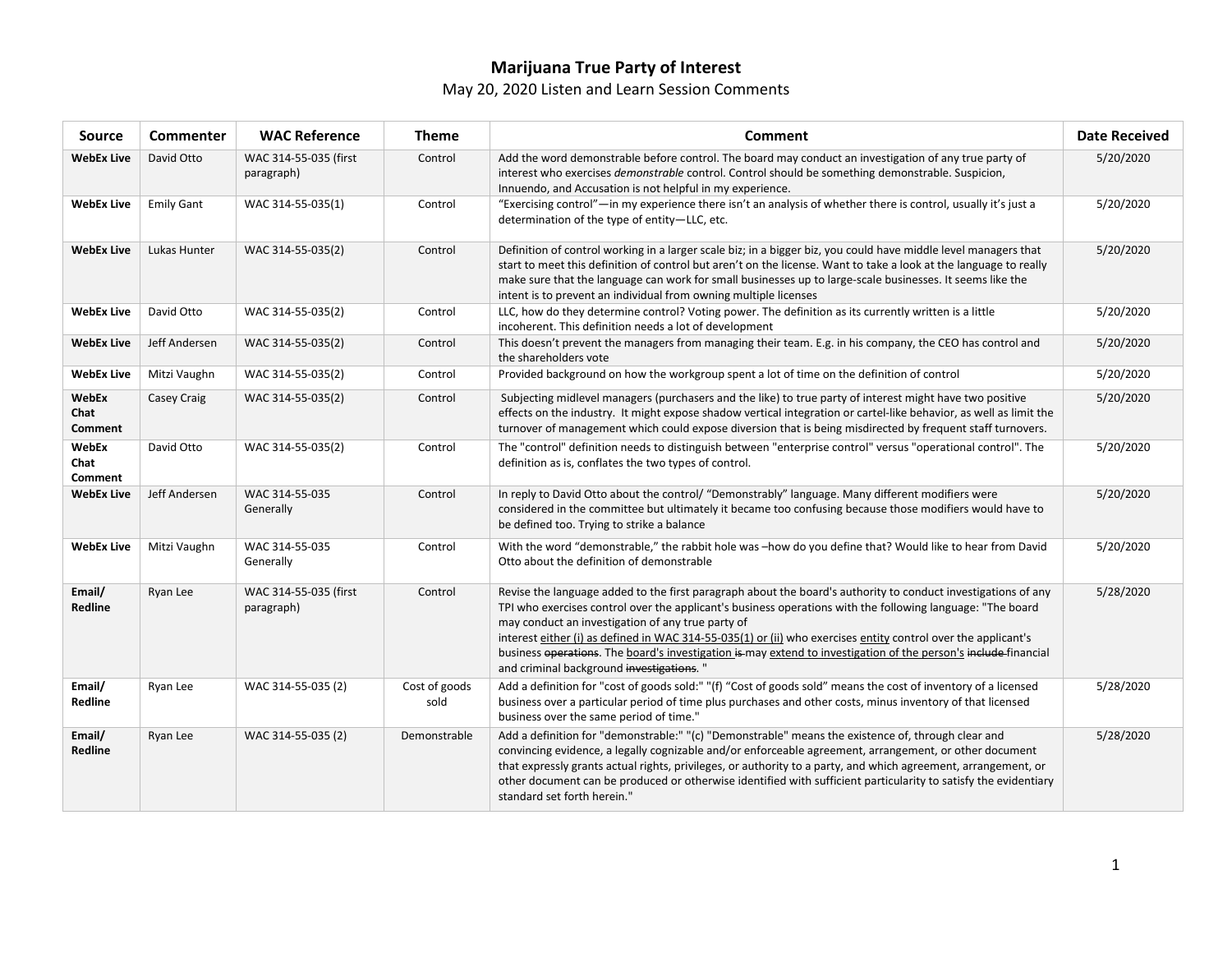## **Marijuana True Party of Interest**

## May 20, 2020 Listen and Learn Session Comments

| Email/<br><b>Redline</b> | Ryan Lee          | WAC 314-55-035 (1) | Entities with<br>right to receive<br>revenue, gross<br>profit, or net<br>profit, or<br>exercising<br>control over a<br>licensed business | In the 5th row of the TPI table, revise the entity category to read "Any entity(ies) or person(s) with a right to<br>receive revenue, gross profit, or net profit, or exercising who exercise(s) entity control over a licensed<br>business. " and define TPI for these entities as follows: "Any entity(ies) or person(s) with a right to receive<br>some or alla fixed percentage of the revenue, gross profit, or net profit from the licensed business during any<br>full or partial calendar or fiscal year, where such right arises from a demonstrable agreement whose primary<br>purpose is to transfer such right to receive revenue, gross profit, or net profit from the licensee to the entity."<br>and "Any entity(ies) or person(s) who exercise(s) entity control over the licensed business."                                     | 5/28/2020 |
|--------------------------|-------------------|--------------------|------------------------------------------------------------------------------------------------------------------------------------------|---------------------------------------------------------------------------------------------------------------------------------------------------------------------------------------------------------------------------------------------------------------------------------------------------------------------------------------------------------------------------------------------------------------------------------------------------------------------------------------------------------------------------------------------------------------------------------------------------------------------------------------------------------------------------------------------------------------------------------------------------------------------------------------------------------------------------------------------------|-----------|
| Email/<br>Redline        | Ryan Lee          | WAC 314-55-035 (2) | Entity control                                                                                                                           | Remove the definition of "control" and replace with two definitions, one for "entity control" and one for<br>"operational control." (a) "Entity control" means the demonstrable authority to make or otherwise direct the<br>occurrence of fundamental changes to, and strategic decisions of, a licensed business as a result of either (i) a<br>party's ability to exercise voting power, either individually or in concert with other stakeholders, that is equal<br>to or greater than fifty percent (50%), or any such other percentage ownership amount as is required by the<br>entity's governing documents to make or otherwise direct the occurrence of such fundamental changes and<br>strategic decisions, or (ii) a party's ability to override the authority of any manager's and/or employee's<br>exercise of operational control. | 5/28/2020 |
| Email/<br>Redline        | Ryan Lee          | WAC 314-55-035 (2) | Financial<br>institution                                                                                                                 | Revise the definition of "financial institution" as follows: "(d) "Financial institution" means any bank, mutual<br>savings bank, consumer loan company, credit union, savings and loan association, trust company, or other<br>lending institution under authorized to do business in the State of Washington and otherwise subject to the<br>jurisdiction of the department of financial institutions                                                                                                                                                                                                                                                                                                                                                                                                                                           | 5/28/2020 |
| <b>WebEx Live</b>        | Lukas Hunter      | WAC 314-55-035(6)  | Financier                                                                                                                                | Subsection (a)- consider including language allowing for govt entities to provide finances; There could be<br>opportunities for a nonfinancial institution to be able to provide funds to a cannabis licensee/ provide for<br>alternate sources                                                                                                                                                                                                                                                                                                                                                                                                                                                                                                                                                                                                   | 5/20/2020 |
| <b>WebEx Live</b>        | David Otto        | WAC 314-55-035(6)  | Financier                                                                                                                                | Provision of Money as a gift or a loan to a business? Seems clear its okay to provide money as a gift or loan to<br>an applicant, but what about a business; again, would like to clarify definitions. If ambiguity exists, decisions<br>or findings should be in favor of the licensee.                                                                                                                                                                                                                                                                                                                                                                                                                                                                                                                                                          | 5/20/2020 |
| <b>WebEx Live</b>        | <b>Emily Gant</b> | WAC 314-55-035(6)  | Financier<br>residency                                                                                                                   | Subsection (c) -says must reside in the United States. Unsure if there is a statutory basis for it. Without a<br>statutory basis, doesn't believe this language is an appropriate inclusion in the rule.                                                                                                                                                                                                                                                                                                                                                                                                                                                                                                                                                                                                                                          | 5/20/2020 |
| Email/<br>Redline        | Ryan Lee          | WAC 314-55-035(6)  | Financiers                                                                                                                               | Revise subsection (6)(b) as follows: "(b) A financier may not receive any of the following items in exchange for<br>a loan or gift of funds, unless the financier, if directly involved in the loaning of funds, receives board approval<br>and has qualified on the license as a true party of interest: (i) an ownership interest in the licensed business,<br>(ii) entity control of the licensed business, (iii) a share percentage of revenue, gross profits, or net profits from<br>the licensed business, (iv) a profit sharing interest in the licensed business, or (v) a percentage of the profits in<br>exchange for a loan or gift of funds, unless the financier, if directly involved in the loaning of funds, receives<br>board approval and has qualified on the license as a true party of interest of the licensed business."   | 5/28/2020 |
| Email/<br>Redline        | Ryan Lee          | WAC 314-55-035 (2) | Gross profit                                                                                                                             | Revise the definition of "gross profit" as follows: "(g) "Gross profit" means revenue over a particular period of<br>time (e.g., daily, monthly, quarterly, or annually)-sales-minus the cost of goods sold over the same period of<br>time."                                                                                                                                                                                                                                                                                                                                                                                                                                                                                                                                                                                                     | 5/28/2020 |
| Email/<br>Redline        | Ryan Lee          | WAC 314-55-035 (2) | Net profit                                                                                                                               | Revise the definition of "net profit" as follows: "(h) "Net profit" means gross profits over a particular period of<br>time (e.g., daily, monthly, quarterly, or annually) minus all other operating, interest, and tax expenses of the<br>licensed business over the same period of time."                                                                                                                                                                                                                                                                                                                                                                                                                                                                                                                                                       | 5/28/2020 |
| <b>WebEx Live</b>        | Casey Craig       | WAC 314-55-035(2)  | Notification<br>obligation                                                                                                               | Enforcement officers might be surprised to walk into a facility and see a lot of new expensive equipment/<br>capital. Might help to give notice to the enforcement officer that capital investments have been made from<br>revenue                                                                                                                                                                                                                                                                                                                                                                                                                                                                                                                                                                                                                | 5/20/2020 |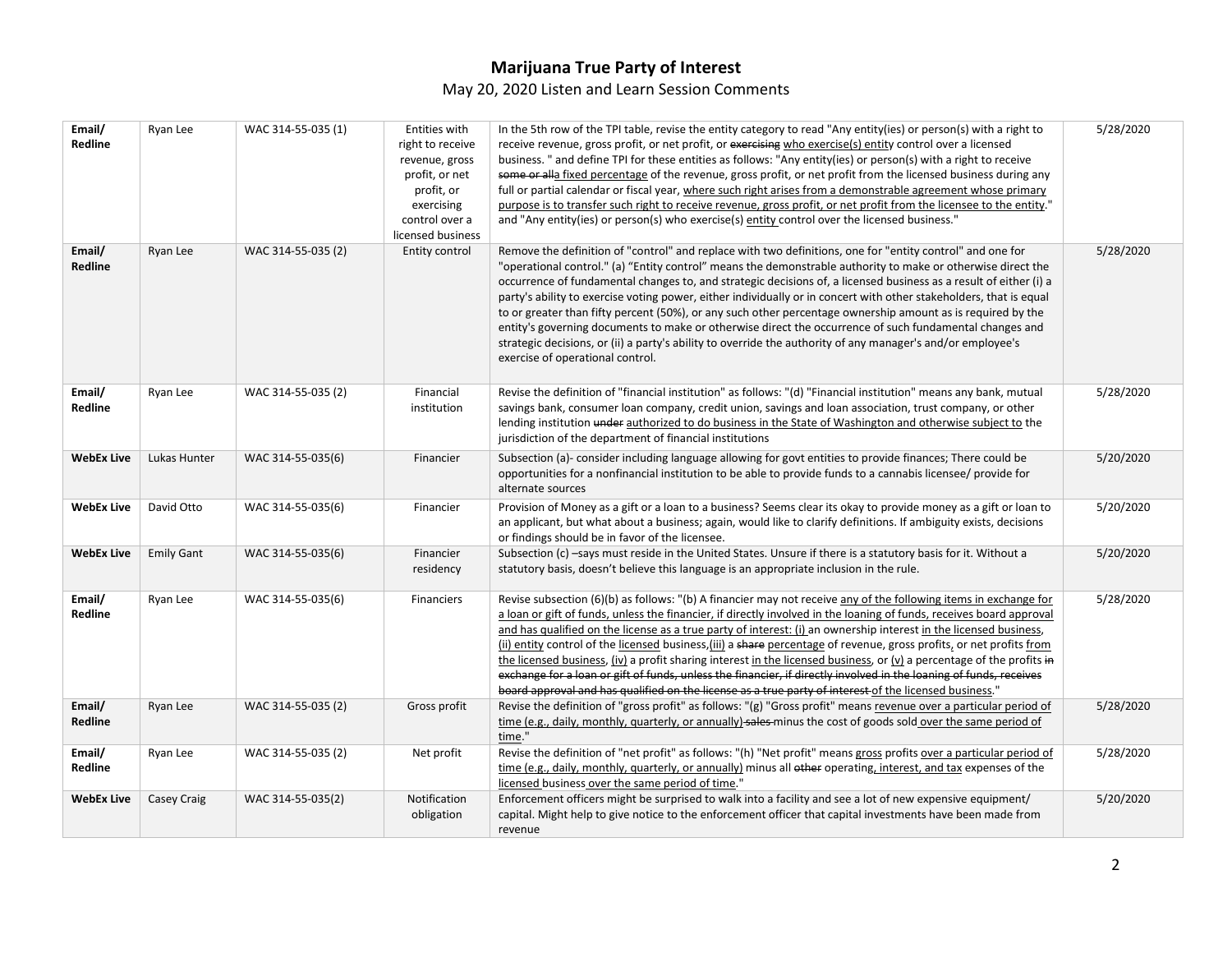### **Marijuana True Party of Interest**  May 20, 2020 Listen and Learn Session Comments

| Email/<br>Redline | Ryan Lee          | WAC 314-55-035(4)  | Notification<br>obligation    | Revise the first sentence in subsection $(4)(a)(iii)$ to read as follows: "(iii) If the source of funds is an identified<br>true party of interest on the license, or a previously approved financier associated with the license, or a<br>previously approved revolving loan, the board will allow these funds to be used upon receipt of an application<br>to use such funds prior to any notification and vetting by the board. Licensees shall keep an accurate and<br>complete accounting of all funds invested in the licensed business pursuant to this section and report such<br>accounting on or before the final day of the fiscal quarter in which such funds were received. The board will<br>then investigate the source of funds. If the board cannot verify the source of funds after reasonable inquiry,<br>or the board determines that the funds were obtained in a manner in violation of the law, the board may take<br>actions consistent with the provisions of this chapter. | 5/28/2020 |
|-------------------|-------------------|--------------------|-------------------------------|------------------------------------------------------------------------------------------------------------------------------------------------------------------------------------------------------------------------------------------------------------------------------------------------------------------------------------------------------------------------------------------------------------------------------------------------------------------------------------------------------------------------------------------------------------------------------------------------------------------------------------------------------------------------------------------------------------------------------------------------------------------------------------------------------------------------------------------------------------------------------------------------------------------------------------------------------------------------------------------------------|-----------|
| <b>WebEx Live</b> | David Otto        | WAC 314-55-035(4)  | Notification<br>obligation    | Vet the money on a quarterly basis, after the money is received; Notification obligation should be<br>restructured and revised in line with business needs; overly burdensome from an operational standpoint.                                                                                                                                                                                                                                                                                                                                                                                                                                                                                                                                                                                                                                                                                                                                                                                        | 5/20/2020 |
| Email/<br>Redline | Ryan Lee          | WAC 314-55-035 (2) | Operational<br>control        | Remove the definition of "control" and replace with two definitions, one for "entity control" and one for<br>"operational control." (b) "Operational control" means the authority to control normal day-to-day operations<br>of a licensee, including but not limited to the authority to make decisions with respect to financial operations,<br>inventory, production, processing, and retail operations, managing employees, and otherwise acting pursuant<br>to the direction of any individual and or entity that possesses entity control.                                                                                                                                                                                                                                                                                                                                                                                                                                                     | 5/28/2020 |
| Email/<br>Redline | Ryan Lee          | WAC 314-55-035 (1) | Privately held<br>corporation | In the 2nd row of the TPI table applicable to a "privately held corporation," add "directors" i.e. "All corporate<br>officers and directors (or persons with equivalent title) All stockholders")                                                                                                                                                                                                                                                                                                                                                                                                                                                                                                                                                                                                                                                                                                                                                                                                    | 5/28/2020 |
| <b>WebEx Live</b> | David Otto        | WAC 314-55-035(1)  | Publicly held<br>corporation  | Publicly held corporation—having all the stockholders have to vetted is not practical since those can change<br>frequently—perhaps should be limited to shareholders that have control/ controlling interest                                                                                                                                                                                                                                                                                                                                                                                                                                                                                                                                                                                                                                                                                                                                                                                         | 5/20/2020 |
| Email/<br>Redline | Ryan Lee          | WAC 314-55-035 (1) | Publicly held<br>corporation  | In the 3rd row of the TPI table applicable to a "publicly held corporation," revise as follows: "All corporate<br>officers and directors (or persons with equivalent title)All-Stockholders who either (i) own, directly or<br>indirectly, at least 10% of all issued and outstanding shares in the corporation or (ii) exercise entity control of<br>the corporation individually or in concert with other stakeholders"                                                                                                                                                                                                                                                                                                                                                                                                                                                                                                                                                                            | 5/28/2020 |
| <b>WebEx Live</b> | <b>Emily Gant</b> | WAC 314-55-035(1)  | Residency                     | Residency restrictions-debate as to whether it's appropriate. Also confusing for clients-do you just have to<br>have residency at outset, or do you need to continue to maintain residency? What is LCB's position about<br>whether there's a continuing residency requirement?                                                                                                                                                                                                                                                                                                                                                                                                                                                                                                                                                                                                                                                                                                                      | 5/20/2020 |
| <b>WebEx Live</b> | Lukas Hunter      | WAC 314-55-035(1)  | Residency                     | Concerns about residency requirements? Could these rules incorporate language from ch 69.50 RCW to give<br>room for rules to adapt in the future.                                                                                                                                                                                                                                                                                                                                                                                                                                                                                                                                                                                                                                                                                                                                                                                                                                                    | 5/20/2020 |
| <b>WebEx Live</b> | Sami Saad         | WAC 314-55-035(2)  | Residency                     | The residency requirement should be around 2 years.                                                                                                                                                                                                                                                                                                                                                                                                                                                                                                                                                                                                                                                                                                                                                                                                                                                                                                                                                  | 5/20/2020 |
| <b>WebEx Live</b> | Jim MacRae        | WAC 314-55-035(3)  | Retroactivity                 | Wants to make sure that these rules are not applied retroactively to licensees                                                                                                                                                                                                                                                                                                                                                                                                                                                                                                                                                                                                                                                                                                                                                                                                                                                                                                                       | 5/20/2020 |
| <b>WebEx Live</b> | Mitzi Vaughn      | WAC 314-55-035(3)  | Retroactivity                 | (Responding to Jim MacRae) Generally, as a legal concept the rules that apply are those that are in effect at<br>the time of violation                                                                                                                                                                                                                                                                                                                                                                                                                                                                                                                                                                                                                                                                                                                                                                                                                                                               | 5/20/2020 |
| <b>WebEx Live</b> | David Otto        | WAC 314-55-035(4)  | Revenue                       | Be careful with the defined term "revenue." Needs work to tie it in to the way it is used in the notification<br>section.                                                                                                                                                                                                                                                                                                                                                                                                                                                                                                                                                                                                                                                                                                                                                                                                                                                                            | 5/20/2020 |
| Email/<br>Redline | Ryan Lee          | WAC 314-55-035 (2) | Revenue                       | Add a definition for "revenue:" "(e) "Revenue" means the cumulative aggregate U.S. dollar amount received<br>by the licensed business for the sale of all goods and services associated with the principal operations of the<br>licensed business over a particular period of time (e.g., daily, monthly, quarterly, or annually) before<br>deducting any costs or expenses over that same period of time."                                                                                                                                                                                                                                                                                                                                                                                                                                                                                                                                                                                          | 5/28/2020 |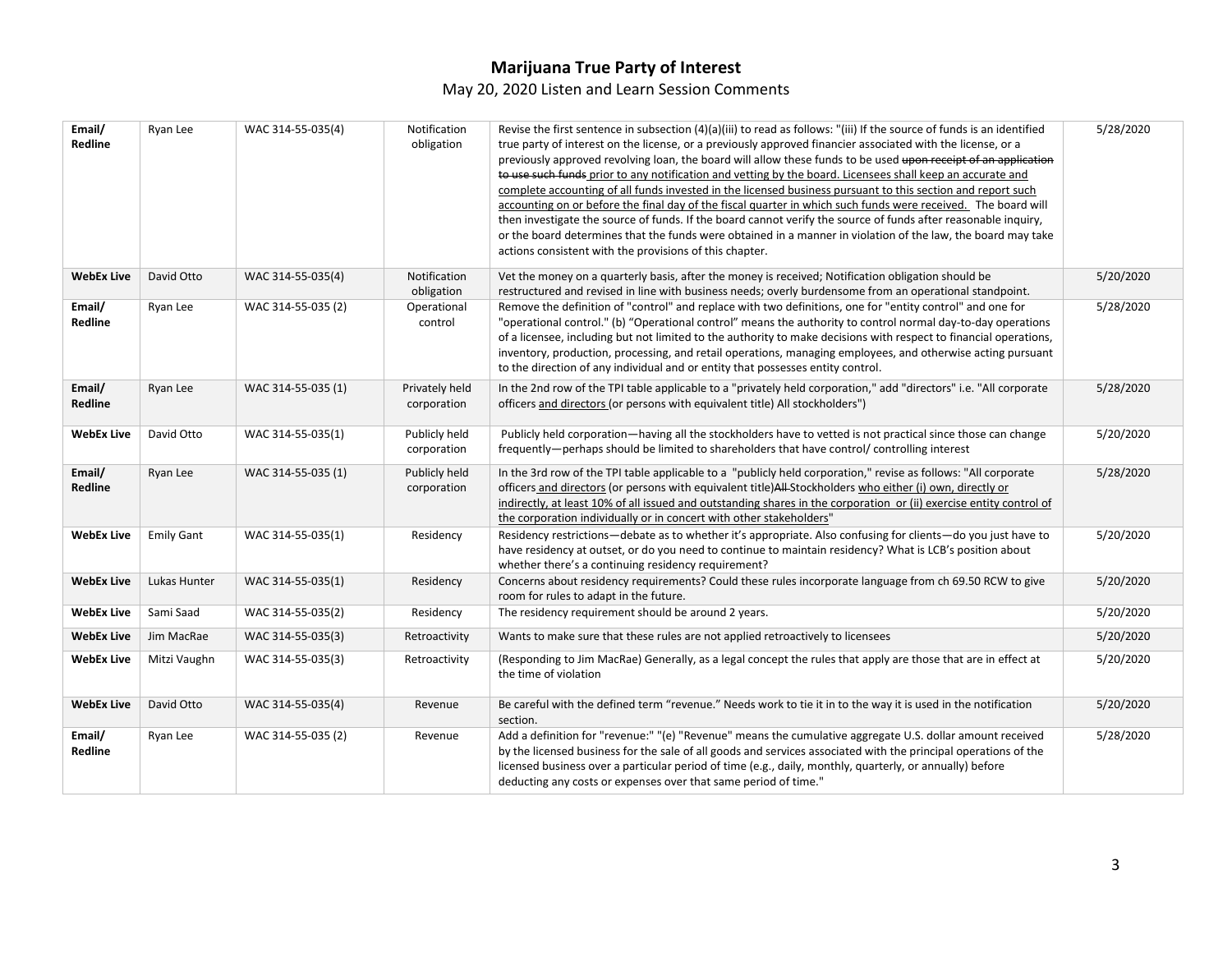### **Marijuana True Party of Interest**  May 20, 2020 Listen and Learn Session Comments

| WebEx<br>Chat<br>Comment | David Otto        | WAC 314-55-035(2)  | Revenue, Gross<br>profit, and Net<br>profit               | The definitions of gross and net profit, and revenue must be revised to be consistent with the concept of<br>those terms.                                                                                                                                                                                                                                                                                                                                                                                                                           | 5/20/2020 |
|--------------------------|-------------------|--------------------|-----------------------------------------------------------|-----------------------------------------------------------------------------------------------------------------------------------------------------------------------------------------------------------------------------------------------------------------------------------------------------------------------------------------------------------------------------------------------------------------------------------------------------------------------------------------------------------------------------------------------------|-----------|
| <b>WebEx Live</b>        | <b>Emily Gant</b> | WAC 314-55-035(1)  | Spouses                                                   | I think it's appropriate from a policy perspective that spouses have been removed                                                                                                                                                                                                                                                                                                                                                                                                                                                                   | 5/20/2020 |
| <b>WebEx Live</b>        | Crystal Oliver    | WAC 314-55-035(1)  | Spouses                                                   | Supportive of the removal of the spousal vetting requirements                                                                                                                                                                                                                                                                                                                                                                                                                                                                                       | 5/20/2020 |
| <b>WebEx Live</b>        | Jim MacRae        | WAC 314-55-035(1)  | Spouses                                                   | Spousal requirements—does the removal of the spousal requirement effectively double the number of<br>licenses that a couple could receive?                                                                                                                                                                                                                                                                                                                                                                                                          | 5/20/2020 |
| Email/<br>Redline        | Ryan Lee          | WAC 314-55-035 (1) | TPI generally                                             | Revise the first sentence in subsection (1) concerning TPI requirements to read as follows: "True parties of<br>interest must qualify meet all qualifications to be listed on the license, and meet residency requirements as<br>consistent with this chapter, including the applicable residency requirements. For purposes of this title, "true<br>party of interest" means any person(s) or entity(ies) that exercise entity control over a licensed business and<br>the following:"                                                             | 5/28/2020 |
| Email/<br>Redline        | Ryan Lee          | WAC 314-55-035 (3) | What a TPI is not                                         | Add a new subsection (3)(i) as follows: "(3) For purposes of this chapter, "true party of interest" does not<br>$include:$ (i) Any person(s) or entity(ies) that have (i) neither an ownership stake in the licensed business,<br>(ii) nor entity control of the licensed business, but still maintain business, legal, and other relationships with<br>the licensee or applicant, including but not limited to, non-marijuana related business relationships, attorney-<br>client relationships, or sharing the same business or mailing address." | 5/28/2020 |
| Email/<br>Redline        | Ryan Lee          | WAC 314-55-035 (3) | What a TPI is not:<br><b>Branding/Staffing</b><br>Company | Revise subsection (3)(f) as follows: "(3) For purposes of this chapter, "true party of interest" does not include:<br>(f) Any business or individual with a contract or agreement for services with a licensed business, such as a<br>branding or staffing company, will not be considered a true party of interest, as long as the licensee retains<br>the right to and controls such business or individual does not also possess entity control over the licensed<br>business."                                                                  | 5/28/2020 |
| <b>WebEx Live</b>        | <b>Emily Gant</b> | WAC 314-55-035(3)  | What a TPI is not:<br>IP License                          | Also would be helpful to talk about whether the IP license arrangements are inside or outside the TPI<br>requirements (typically--royalty + measure of control)                                                                                                                                                                                                                                                                                                                                                                                     | 5/20/2020 |
| Email/<br>Redline        | Ryan Lee          | WAC 314-55-035 (3) | What a TPI is not:<br>Landlord                            | Revise subsection (3)(a) as follows "(3) For purposes of this chapter, "true party of interest" does not include:<br>(a) A person or entity receiving entitled to receive payment for rent on a fixed basis under a lease or rental<br>agreement."                                                                                                                                                                                                                                                                                                  | 5/28/2020 |
| <b>WebEx Live</b>        | <b>Emily Gant</b> | WAC 314-55-035(3)  | What a TPI is not:<br>Management<br>Company               | Unclear under (f) whether a management company comes in operating day to day operations would come in<br>under the TPI requirements                                                                                                                                                                                                                                                                                                                                                                                                                 | 5/20/2020 |
| <b>WebEx Live</b>        | David Otto        | WAC 314-55-035(3)  | What a TPI is not:<br>nonexhaustive<br>list               | Section 3 indicates what a TPI is not. Should there be Clarifying information about what a TPI is not?<br>Important to emphasize that this is not an exhaustive list.                                                                                                                                                                                                                                                                                                                                                                               | 5/20/2020 |
| <b>WebEx Live</b>        | <b>Emily Gant</b> | WAC 314-55-035(3)  | What a TPI is not:<br>Option contract                     | Subsection (e): would be helpful to clarify about options that there is usually down payment upfront and then<br>a larger payment when the option is exercised                                                                                                                                                                                                                                                                                                                                                                                      | 5/20/2020 |
| Email/<br>Redline        | Ryan Lee          | WAC 314-55-035 (3) | What a TPI is not:<br>Option contract                     | Revise subsection (3)(e) as follows "(3) For purposes of this chapter, "true party of interest" does not include:<br>(e) A person with an option to purchase the applied-for or licensed business, so long as no money has<br>been-shall be paid to the licensee under an option contract or agreement for the purchase or sale of the<br>licensed business, or a business that is applying for a license, until after the exercise or expiration of the<br>option agreement."                                                                      | 5/28/2020 |